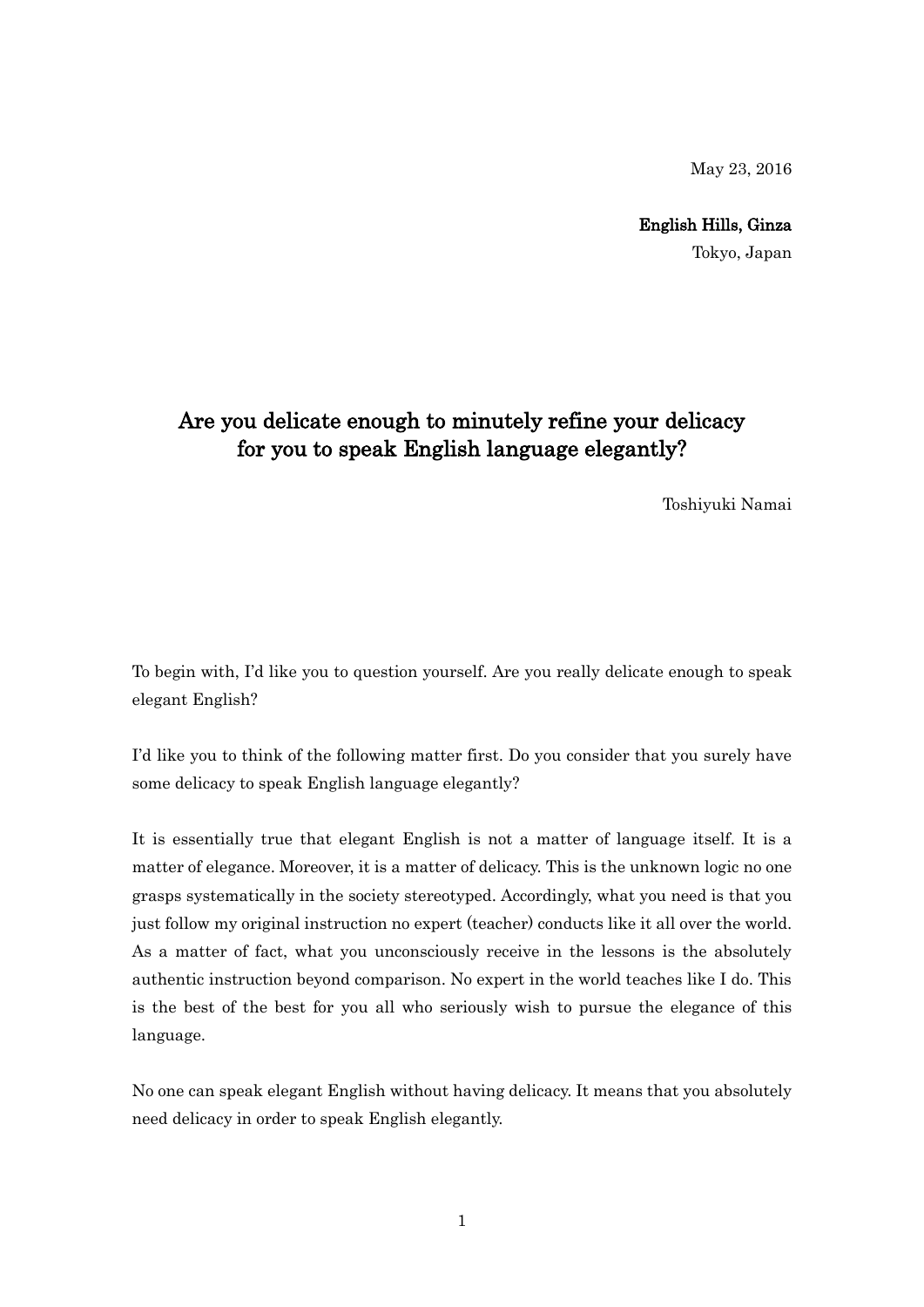I hereby lecture upon how you can improve your English in order to speak it elegantly through receiving the lessons here at English Hills, Ginza.

Your English is expected to be beautifully improved through tasting rational and aesthetical flavors in the process to listen to English your instructor radiantly speaks in the face-to-face lessons.

I'd like you all to understand that you are privileged to use a voice recorder in the lessons given meaningfully.

I consider that no explanation is necessary regarding the following matter. As for you to study various matters scientifically, culturally and artistically in English at English Hills, Ginza, "permission" to use your voice recorder in the lesson is a "gift given" in order to gorgeously improve the current state of rationality delicately for your intellectual and rational sake.

All of the lessons are appropriately designed and organized by the two, 1) "reason" and 2) "sensibility" your instructor possesses. It is an unwise idea to listen to his English rationally spoken by him out of your local greed to just obtain English knowledge itself.

If you listen to the lesson in order to simply obtain some knowledge for parading your knowledge now and in the future, you will have the limit to upgrade your rational stage. There shall be no reasonability to use your privilege given in order to get what is called "disjecta membra of shallow knowledge."

Fundamentally, I'd like you to carefully listen to the lesson for the sake of the realization of your "cultural sophistication." It goes without saying that your English shall be gracefully refined through tasting rational and aesthetical flavors by taking dictation deliberately.

Have you ever noticed that taking dictation is the very matter of delicacy? Diaphanously, everything regarding dictation hinges upon your delicacy absolutely.

You are expected to rationally understand that "how you try to be delicate in leaning English which your instructor radiantly speaks" is commensurable to "how you beautifully improve your English little by little."